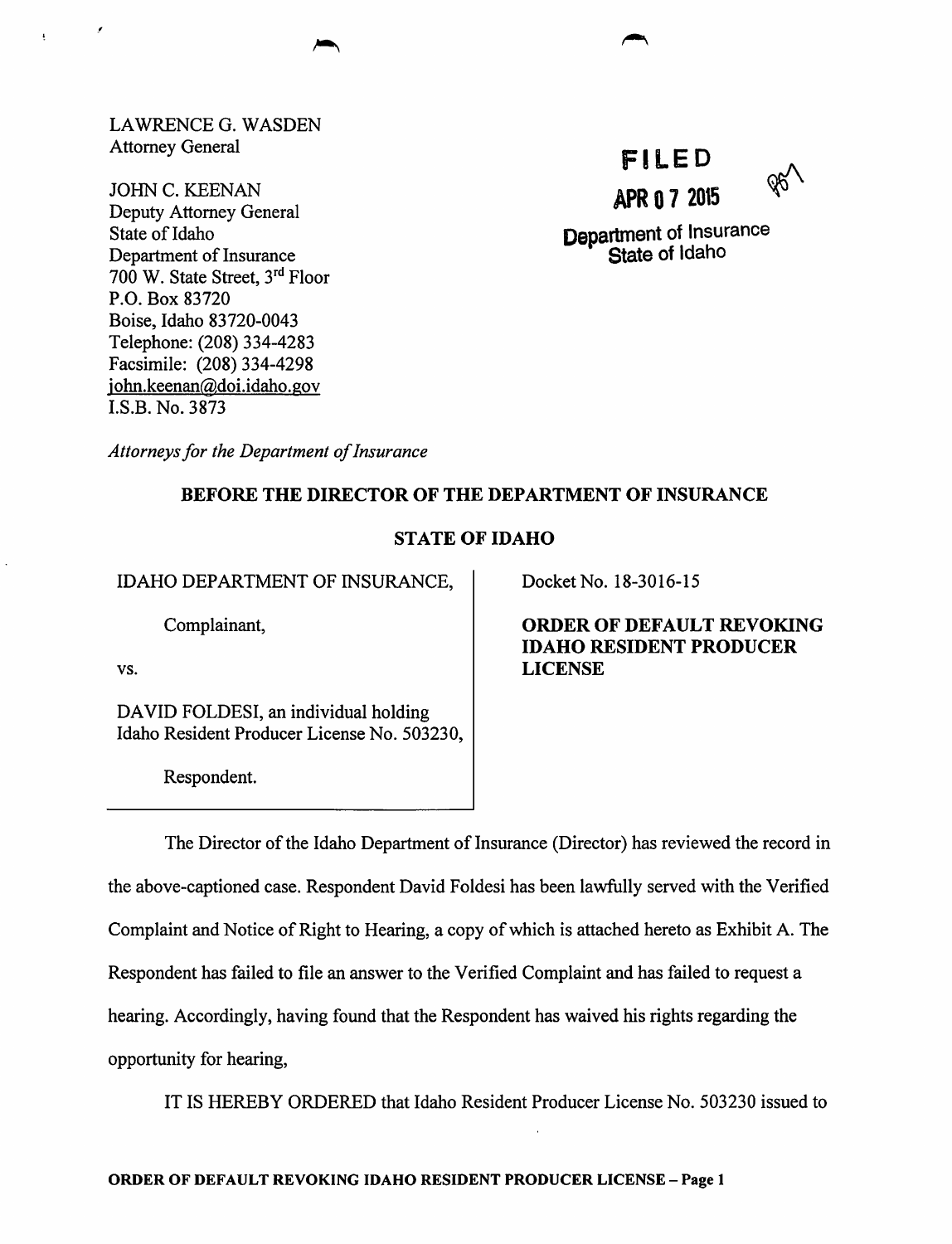David Foldesi is hereby REVOKED. The Respondent shall immediately return Idaho Resident Producer License No. 503230 to the Idaho Department of Insurance, P.O. Box 83720, Boise, Idaho 83720-0043.

IT IS SO ORDERED. DATED: April  $7<sup>h</sup>$ , 2015.

> STATE OF IDAHO DEPARTMENT OF INSURANCE

STATE OF IDAHO<br>DEPARTMENT OF INSURANCE

Acting Director

## NOTIFICATION REGARDING REPORTABLE PROCEEDINGS

This is considered a reportable administrative proceeding. As such, it is a public record and is public information that may be disclosed to other states and reported to companies of which you are actively appointed. This information will be reported to the National Association of Insurance Commissioners (NAIC) and will appear in the Idaho Department of Insurance's online searchable database. Be aware that this proceeding must be disclosed on any license application and must be reported to any and all states in which you hold an insurance license.

### NOTIFICATION OF RIGHTS

This constitutes a final order of the agency. Any party may file a motion for reconsideration of this final order within fourteen (14) days of the service date of this order. The agency will dispose of the petition for reconsideration within twenty-one (21) days of its receipt, or the petition will be considered denied by operation of law. *See* Idaho Code § 67-5246( 4).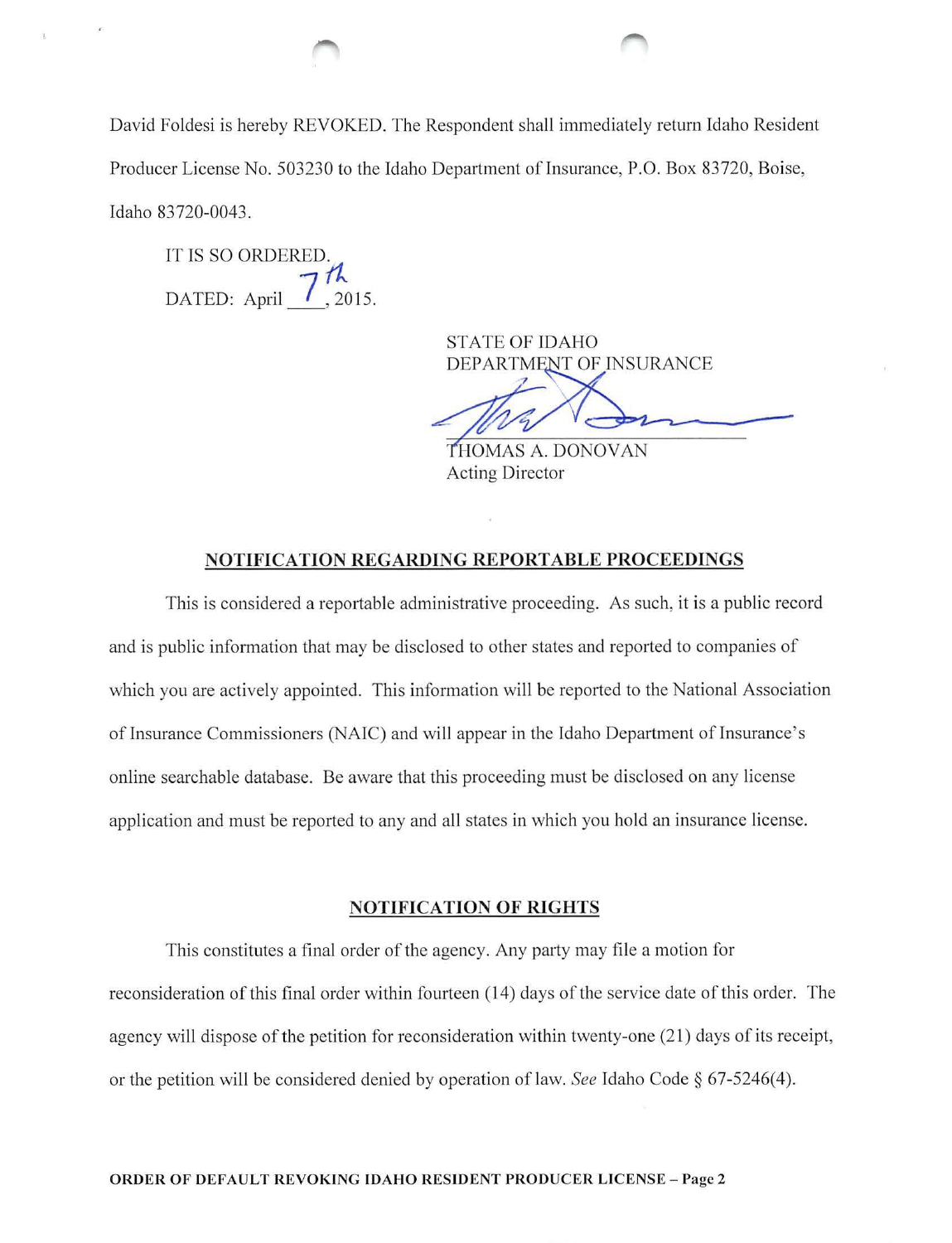Pursuant to Idaho Code §§ 67-5270 and 67-5272, any party aggrieved by this final order may appeal it by filing a petition for judicial review in the district court of the county in which: (1) the hearing was held; or (2) the final agency action was taken; or (3) the aggrieved party resides or operates its principal place of business in Idaho; or (4) the real property or personal property that was the subject of the agency decision is located. An appeal must be filed within twenty-eight (28) days of: (a) the service date of this final order, or (b) an order denying a petition for reconsideration, or  $(c)$  the failure within twenty-one  $(21)$  days to grant or deny a petition for reconsideration, whichever is later. See Idaho Code § 67-5273. The filing of a petition for judicial review to the district court does not itself stay the effectiveness or enforcement of the order under appeal.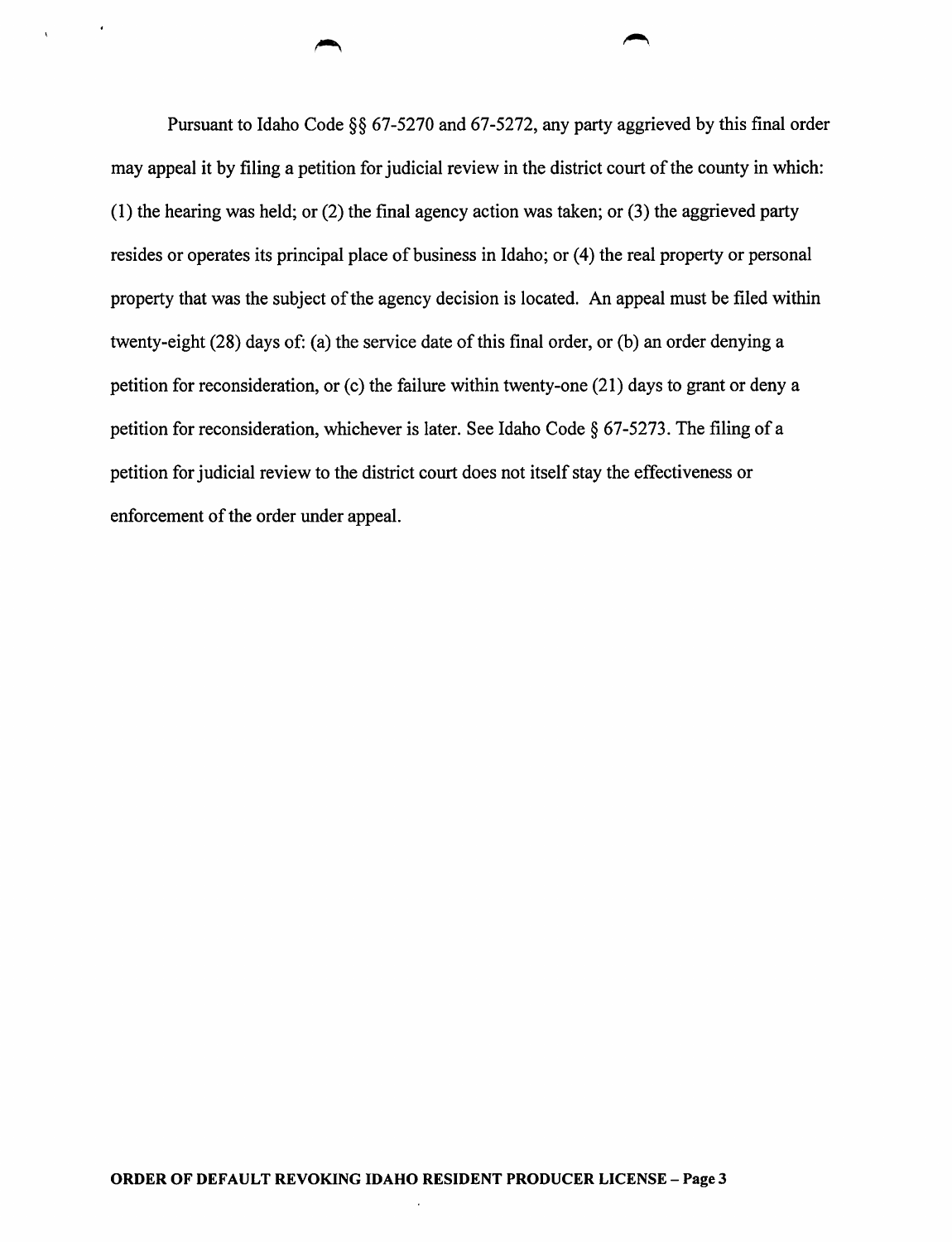### CERTIFICATE OF SERVICE

I HEREBY CERTIFY that I have, on this  $-2^{th}$  day of April, 2015, caused a true and correct copy of the foregoing ORDER OF DEFAULT REVOKING IDAHO RESIDENT PRODUCER LICENSE to be served upon the following by the designated means:

David Foldesi 604 Phillippi Street Boise, ID 83705

 $\epsilon$ 

David Foldesi  $810$  1st Street N. Nampa, ID 83687-3302

Blue Cross of Idaho Health Service, Inc. 3000 E. Pine A venue Meridian, ID 83642

John C. Keenan Deputy Attorney General Idaho Department of Insurance 700 W. State Street, 3rd Floor P.O. Box 83720 Boise, ID 83720-0043

 $\boxtimes$  first class mail certified mail hand delivery via facsimile

 $\boxtimes$  first class mail certified mail I hand delivery D via facsimile

 $\boxtimes$  first class mail D certified mail I hand delivery D via facsimile

D first class mail D certified mail  $\boxtimes$  hand delivery

via facsimile

Pernula Mung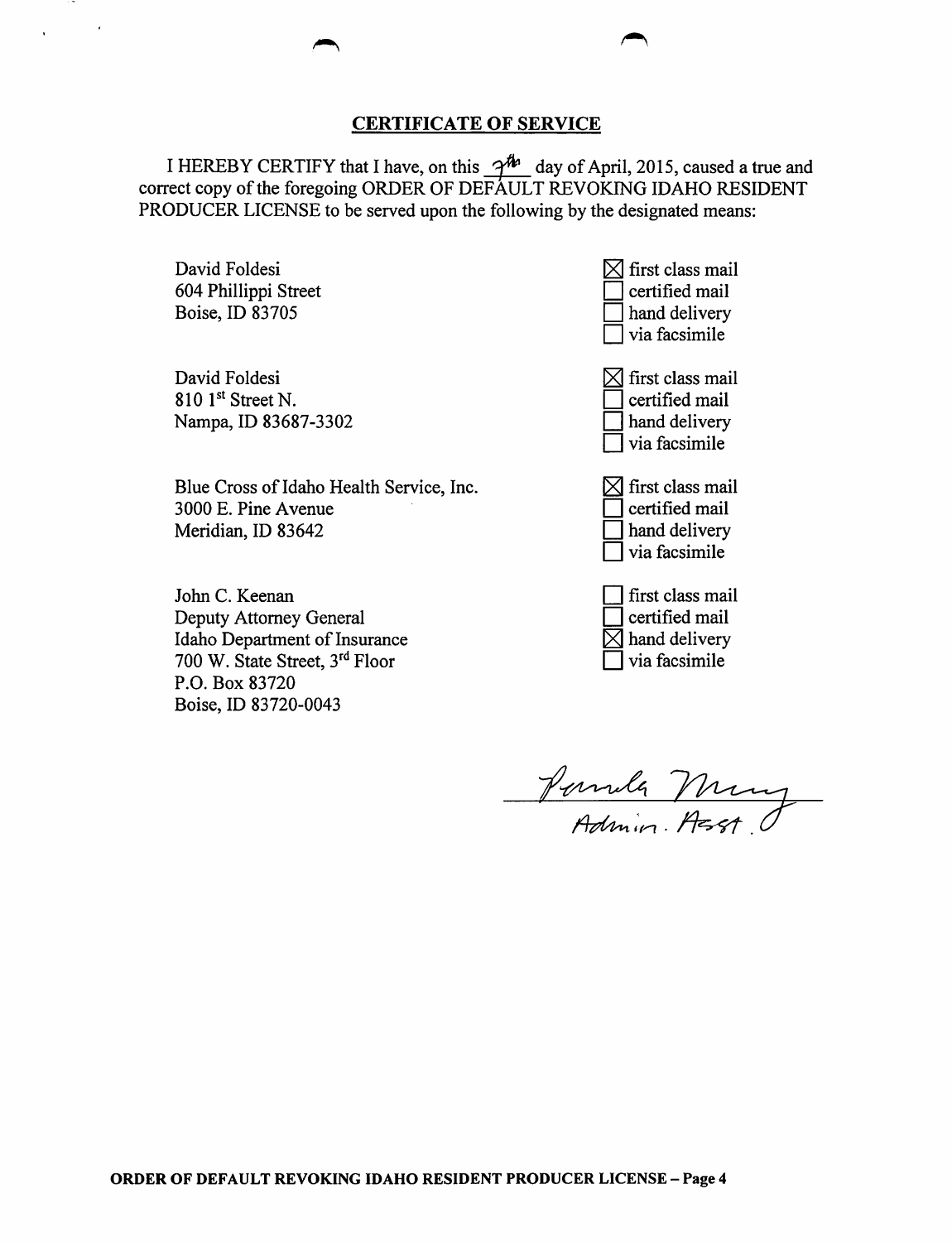LAWRENCE G. WASDEN Attorney General

JOHN C. KEENAN Deputy Attorney General State of Idaho Department of Insurance 700 W. State Street, 3rd Floor P.O. Box 83720 Boise, Idaho 83720-0043 Telephone: (208) 334-4283 Facsimile: (208) 334-4298 john.keenan@doi.idaho.gov I.S.B. No. 3873

FILED

MAR 0 9 2015 WWW

Department of Insurance State of Idaho

*Attorneys for the Department of Insurance* 

## BEFORE THE DIRECTOR OF THE DEPARTMENT OF INSURANCE

## STATE OF IDAHO

IDAHO DEPARTMENT OF INSURANCE,

Complainant,

vs.

DAVID FOLDESI, an individual holding Idaho Resident Producer License No. 503230,

Respondent.

Docket No. 18-3016-15

VERIFIED COMPLAINT AND NOTICE OF RIGHT TO HEARING

The Idaho Department of Insurance (hereinafter "Depatiment"), by and through its attorney of record, John C. Keenan, Deputy Attorney General, does hereby complain and allege as follows:

1. The Director of the Department has jurisdiction in the state of Idaho over matters

involving insurance regulation and licensing, in accordance with title 41, Idaho Code.

EXHIBIT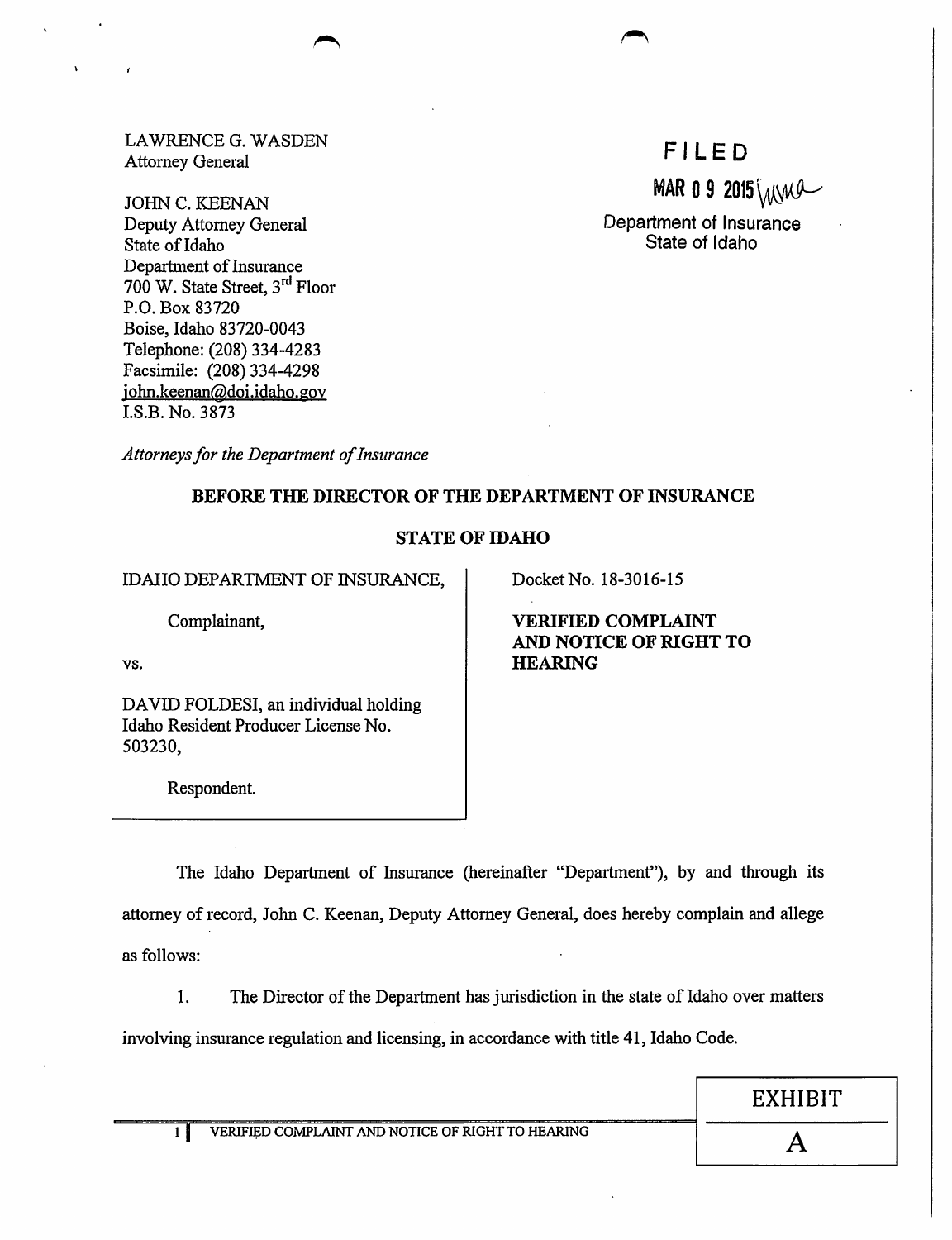2. This administrative proceeding is brought under the provisions of the Idaho Insurance Code, Idaho Code§ 41-101 *et seq.,* including, among other sections, Idaho Code§ 41- 1016, which authorizes the Department to initiate a contested case against an Idaho-licensed insurance producer, seeking revocation of the insurance producer's license, as well as the imposition of administrative penalties, if the Director of the Department finds that any one or more of the causes or violations set forth in subsections  $(1)(a)$  through  $-(n)$  of that section exist.

3. . All acts as alleged herein were committed within the state of Idaho.

## RESPONDENT

4. The Respondent, DAVID FOLDESI (hereinafter "Foldesi"), holds Idaho Resident Producer License No. 503230, issued by the Department on October 7, 2014.

## COUNT ONE

5. Paragraphs 1 through 4 are incorporated here as if set forth in full.

6. On or about November 14, 2014, acting as an insurance producer, Foldesi submitted an application for health insurance to a health insurer on behalf of another person.

7. Foldesi did not obtain the permission or signature of the other person to submit an application for health insurance to the health insurer.

8. By submitting said application for health insurance without permission or signature of the other person, Foldesi misrepresented that the insured wanted to purchase such insurance.

9. Based on the foregoing, Foldesi violated section 41-1016(1)(e), Idaho Code, by misrepresenting a "fact matetial to [an] insurance transaction or proposed transaction."

## COUNT TWO

10. Paragraphs 1 through 9 are incorporated here as if set forth in full.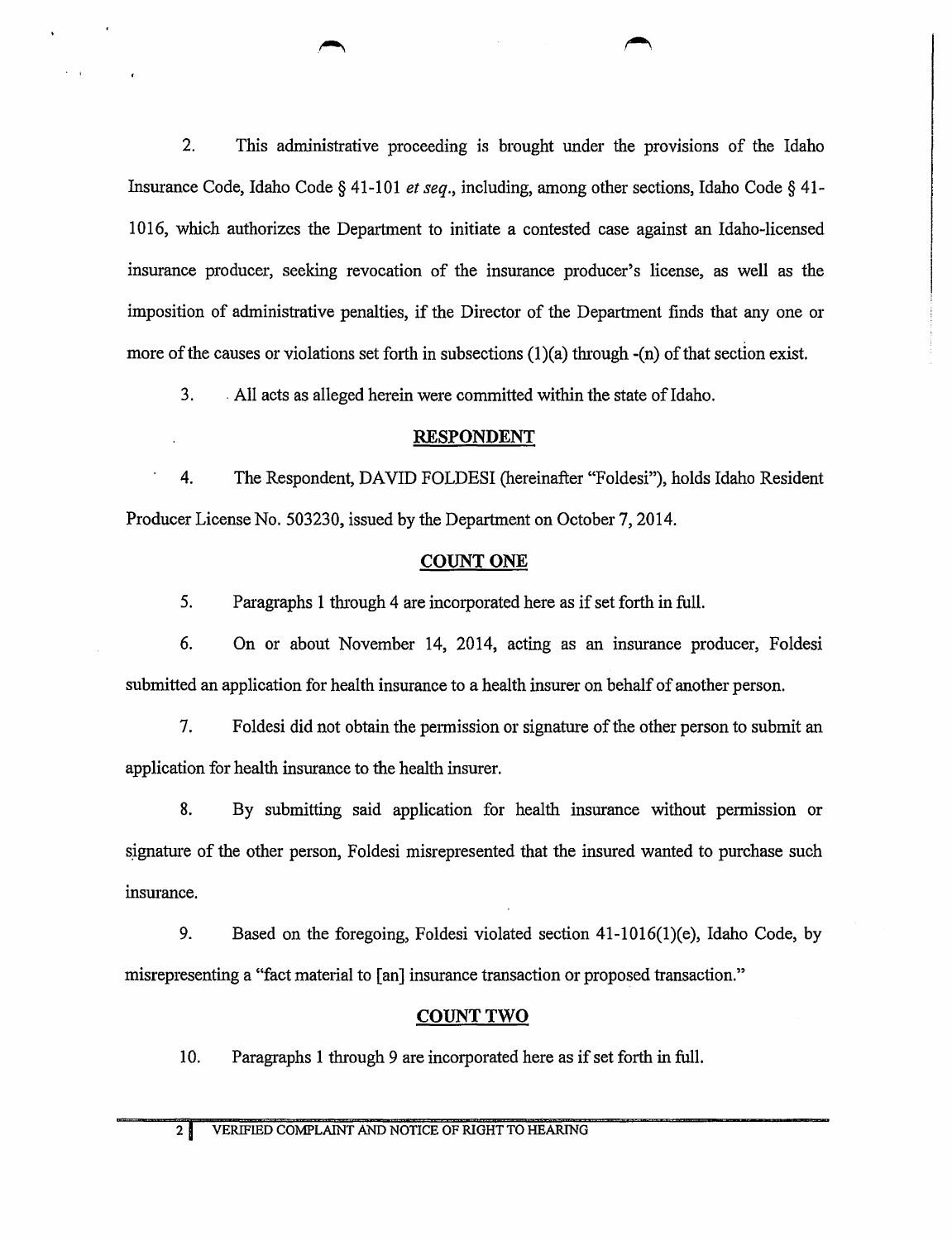11. On or about December 17, 2014, submitted an application for health insurance at the Your Health Idaho website.

12. In that application for health insurance, Foldesi represented that he was married to a certain woman and that they filed taxes jointly.

13. As of said date, Foldesi was in fact not married to the woman he claimed to be his spouse in the health insurance application submitted at the Your Health Idaho website.

14. Foldcsi misrepresented a material fact in the application for health insurance.

15. Based on the foregoing, Foldesi violated section 41-1016(1)(e), Idaho Code, by misrepresenting a "fact material to [an] insurance transaction or proposed transaction."

#### **COUNT THREE**

16. Paragraphs 1 through 15 are incorporated here as if set forth in full.

17. Based on the allegations set forth above, Foldesi used fraudulent or dishonest practices, or demonstrated incompetence or untrustworthiness, or was a source of injury and loss to the public or others in the course of insurance business in this state, in violation of section 41- 1016(1 )(h), Idaho Code.

### **PRAYER**

Based on violations of the Idaho Code as hereinabove alleged, the Department prays for relief that the Director enter an order revoking Foldesi's Resident Producer License No. 503230 and imposing an administrative penalty against Foldesi in the amount of \$1,000 for each violation of the law.

 $\mathcal{W}$ 

 $\mathcal{W}$ 

 $\mathcal{W}$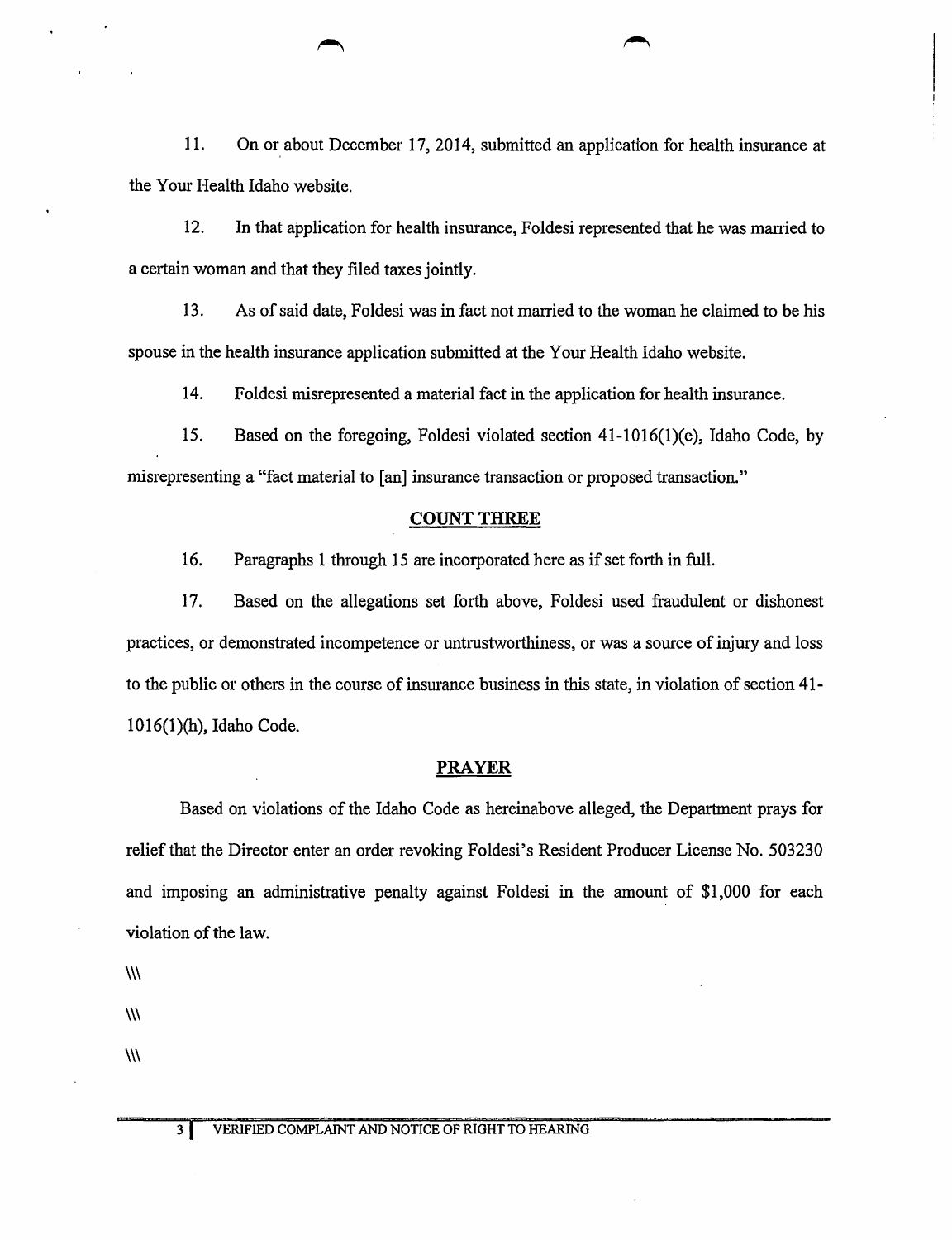DATED this  $\sqrt{\mathcal{W}}$  day of March, 2015.

STATE OF IDAHO OFFICE OF THE ATTORNEY GENERAL

John C. Keenan Deputy Attorney General

#### VERIFICATION

| <b>STATE OF IDAHO</b> |                  |
|-----------------------|------------------|
|                       | $\therefore$ SS. |
| County of Ada         |                  |

GINA McBRIDE, Consumer Services Bureau Chief, Department of Insurance, State of Idaho, being first duly swom, deposes and says:

I have read the foregoing Complaint and know the contents thereof and the same are true to the best of my knowledge and belief.

Dated this  $\cancel{\phi}$  day of March, 2015.

**GINA MCBRIDE** 

/ \_ §j.JBSCRIBED AND SWORN to before me the undersigned Notary Public of Idaho this *---'W=-* day of March, 2015.

Notary Public for Idaho  $7.019$ ty Commission Expires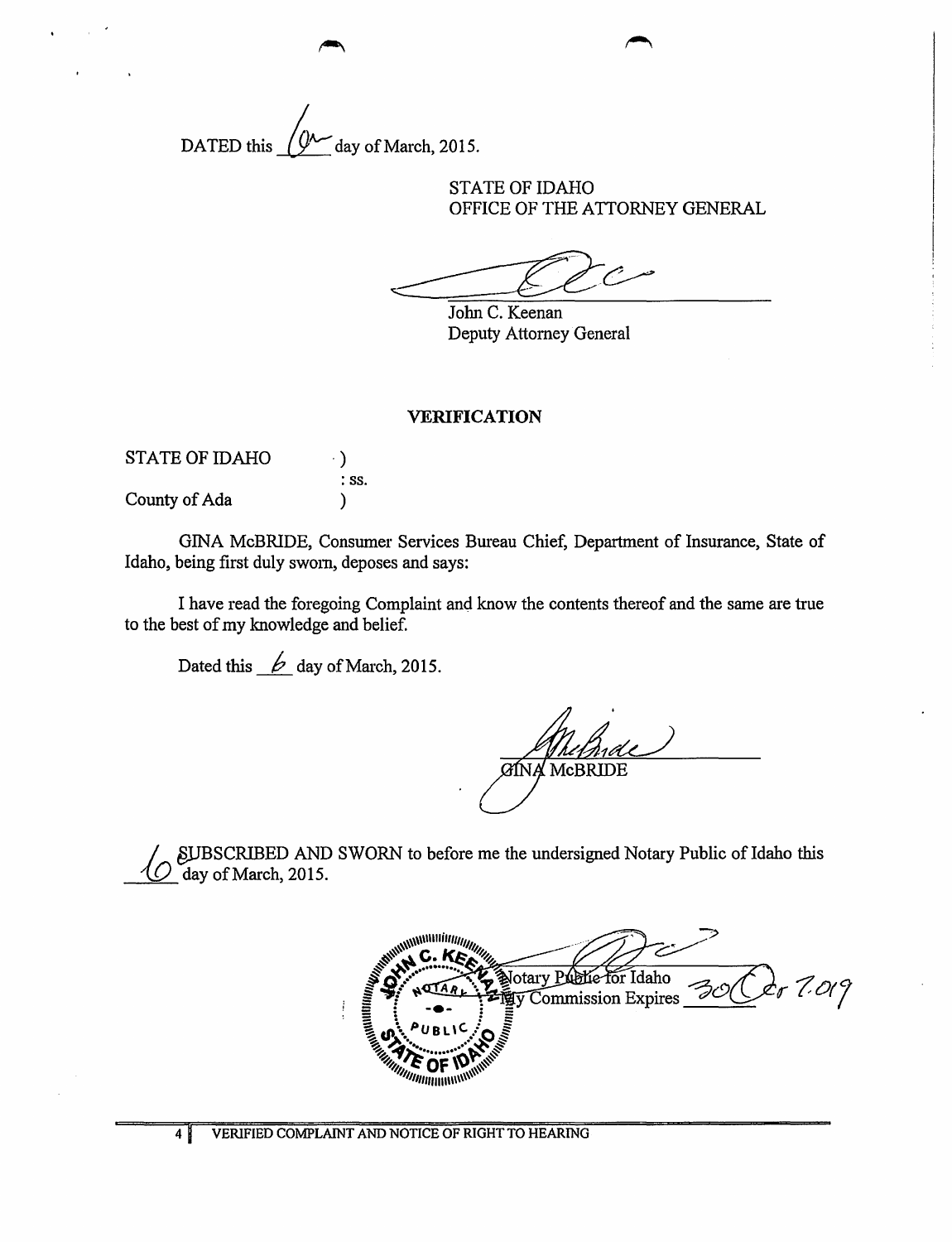### NOTICE OF RIGHT TO A HEARING

THE RESPONDENT IS HEREBY NOTIFIED, pursuant to Idaho Code § 41-232A(2), that a written request for a hearing must be filed and served upon the Department within twentyone (21) days after service of this Complaint. Failure to file and serve a written request for a hearing upon the Department within the twenty-one (21) day time period shall be deemed a waiver of the opportunity for a hearing and to contest the allegations in the Complaint, pursuant to Idaho Code§ 41-232A(2).

Any written request for a hearing shall be served on the Director of the Idaho Department of Insurance, addressed as follows:

**Director** Idaho Department of Insurance P.O. Box 83720 Boise, ID 83720-0043

A copy shall also be provided to the Department's counsel in this matter, John C. Keenan, Deputy Attorney General, at the following address:

John C. Keenan Deputy Attorney General Idaho Department of Insurance P.O. Box 83720 Boise, ID 83720-0043

In lieu of holding a hearing, this matter may be resolved by negotiation, stipulation, agreed settlement, or consent order, pursuant to Idaho Code  $\S$  67-5241. Should you wish to discuss this matter, please contact the undersigned deputy attorney general.

John C. Keenan